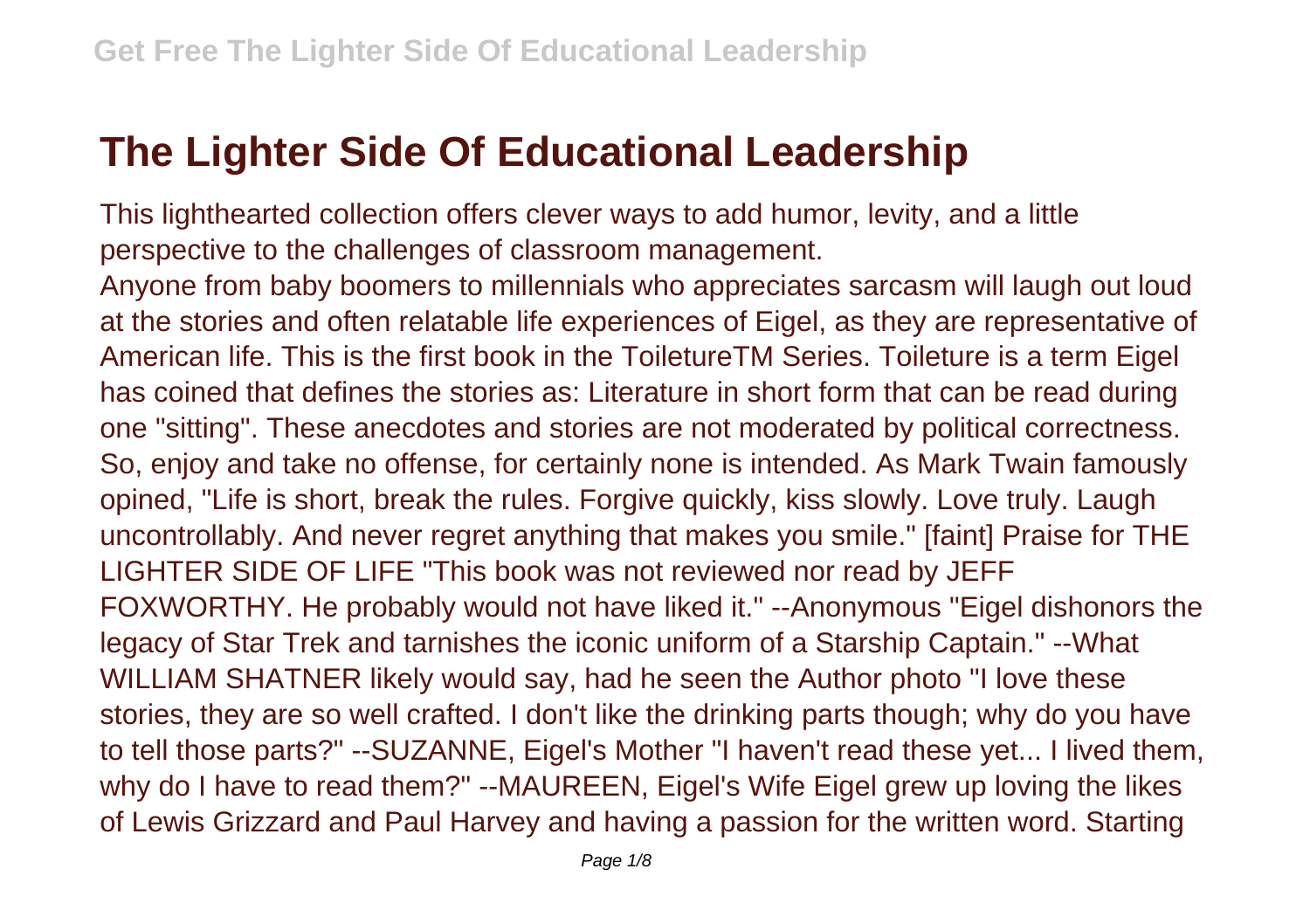in 1996, he began writing an annual Christmas letter to be the antithesis of the typical letters. Self-deprecating humor and sarcasm were the impetus of his stories: real, embellished, or made up out of whole cloth. Those and many more are now compiled in this first book of Toileture. In addition to this book, he has written a biographical novella about his Father-in-law's experiences up to and through WWII, including the remarkable reuniting of four separated brothers following the Battle of the Bulge titled: 18 Hours in Liège--a Soldier's Story.

As educators we often take ourselves a bit too seriously, so veteran educator and illustrator Aaron Bacall offers a little perspective with these lighthearted cartoons. This whimsical calendar covers each day of the school year from August 2008 through July 2009, provides space for notes, and makes an ideal gift for colleagues. Part One, The End of a Career, isn't just for school teachers or administrators, it's for anyone in a position of authority who has a job where there are risks involved with youth or the other gender. It's for anyone working in a location where you will need witnesses, or someone to back-up your version of the story. Part Two, The Qatar Edge, isn't just for airmen or even the military. It's for anyone who appreciates good humor under strange circumstances. If you fit one category, read both parts anyway. It won't take long, and you'll be glad you did. At the worst, you'll learn something about the risks in education, and the lighter side of today's military.

A sense of humor is essential for effective teaching! As educators, we often take ourselves a bit too seriously, so veteran educator and illustrator Aaron Bacall offers a little perspective with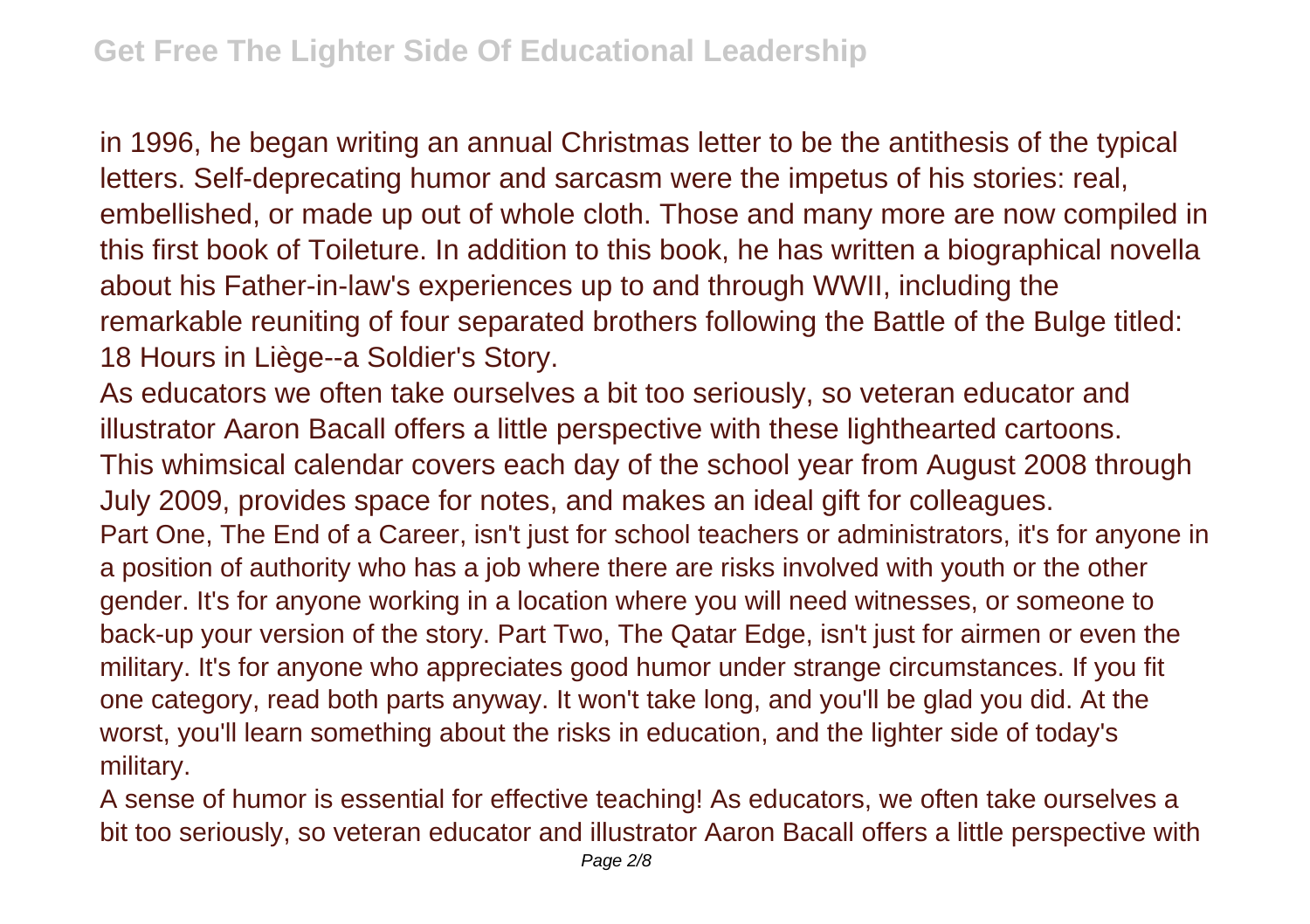these lighthearted cartoons that all teachers can relate to. Whether used as materials for staff development meetings or as an individual break in a busy day, this collection of whimsical glimpses at teaching will provide a moment to laugh and add a little levity—and poignancy—to your workday. Taking aim at students, parents, administrators, and teachers alike, these cartoons are intended to amuse, inspire, and reveal the simple truths and quirky aspects of education that are all around us. They are ideal for: • Staff training days • Conference presentations • Classroom lectures • Community meetings • Internal communications …and they will continue reminding us that we can laugh at almost anything!

This collection of whimsical glimpses at technology in education will provide a moment to laugh and add a little levity--and poignancy--to your workday.

The most popular humor Book for individuals who wants to overcome depression.

Trieste Publishing has a massive catalogue of classic book titles. Our aim is to provide readers with the highest quality reproductions of fiction and non-fiction literature that has stood the test of time. The many thousands of books in our collection have been sourced from libraries and private collections around the world.The titles that Trieste Publishing has chosen to be part of the collection have been scanned to simulate the original. Our readers see the books the same way that their first readers did decades or a hundred or more years ago. Books from that period are often spoiled by imperfections that did not exist in the original. Imperfections could be in the form of blurred text, photographs, or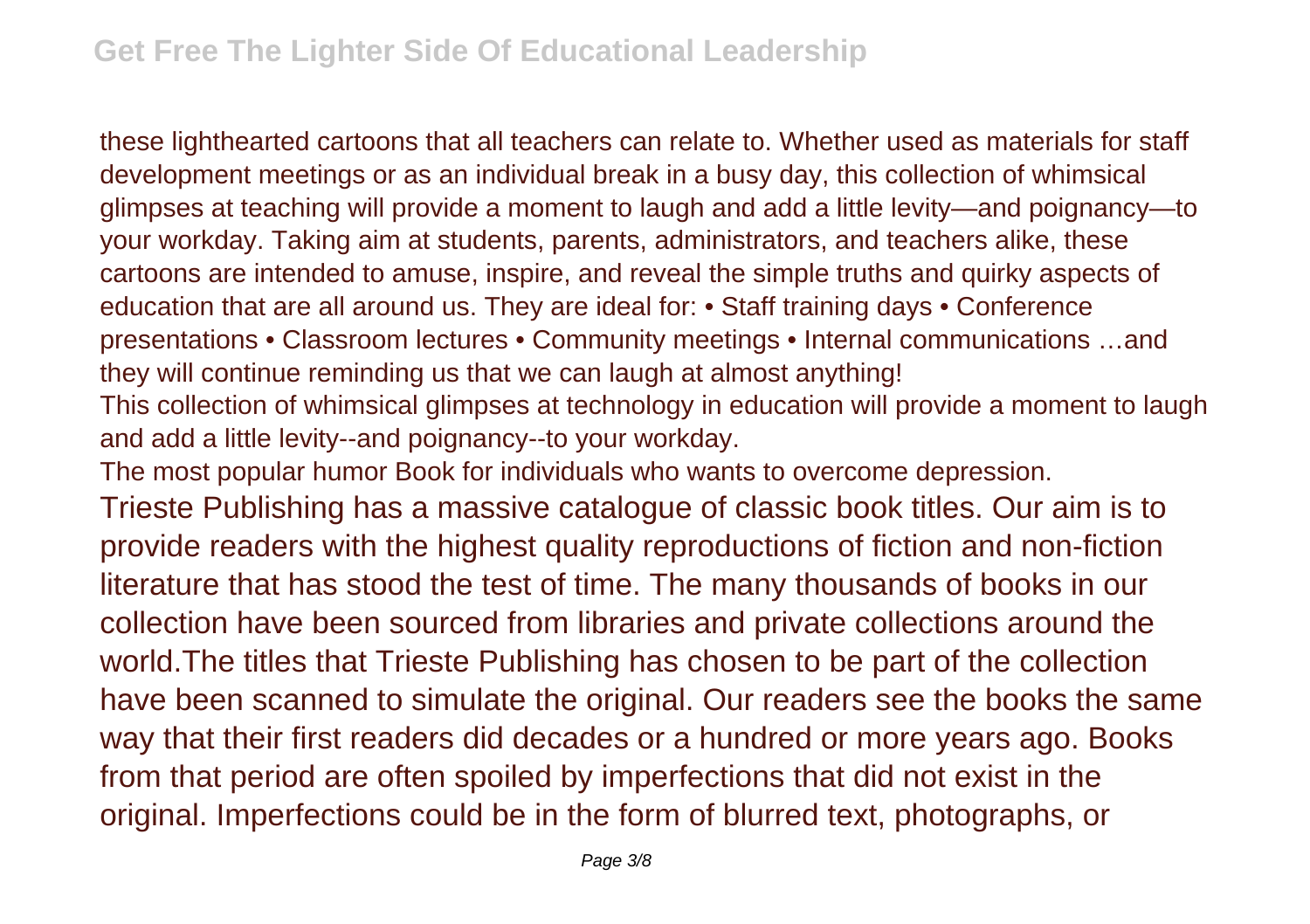missing pages. It is highly unlikely that this would occur with one of our books. Our extensive quality control ensures that the readers of Trieste Publishing's books will be delighted with their purchase. Our staff has thoroughly reviewed every page of all the books in the collection, repairing, or if necessary, rejecting titles that are not of the highest quality. This process ensures that the reader of one of Trieste Publishing's titles receives a volume that faithfully reproduces the original, and to the maximum degree possible, gives them the experience of owning the original work.We pride ourselves on not only creating a pathway to an extensive reservoir of books of the finest quality, but also providing value to every one of our readers. Generally, Trieste books are purchased singly - on demand, however they may also be purchased in bulk. Readers interested in bulk purchases are invited to contact us directly to enquire about our tailored bulk rates.

Mathematics can be dull. The book contains interesting and educational facts on the lighter side of Mathematics.

Excerpt from The Lighter Side of School Life: Scally the Story of a Perfect Gentleman I never thought that a book so essentially, glaringly English, both in subject-matter and point of view, would ever find American readers. But I was wrong. The lighter side OF school life has brought me into touch with yet another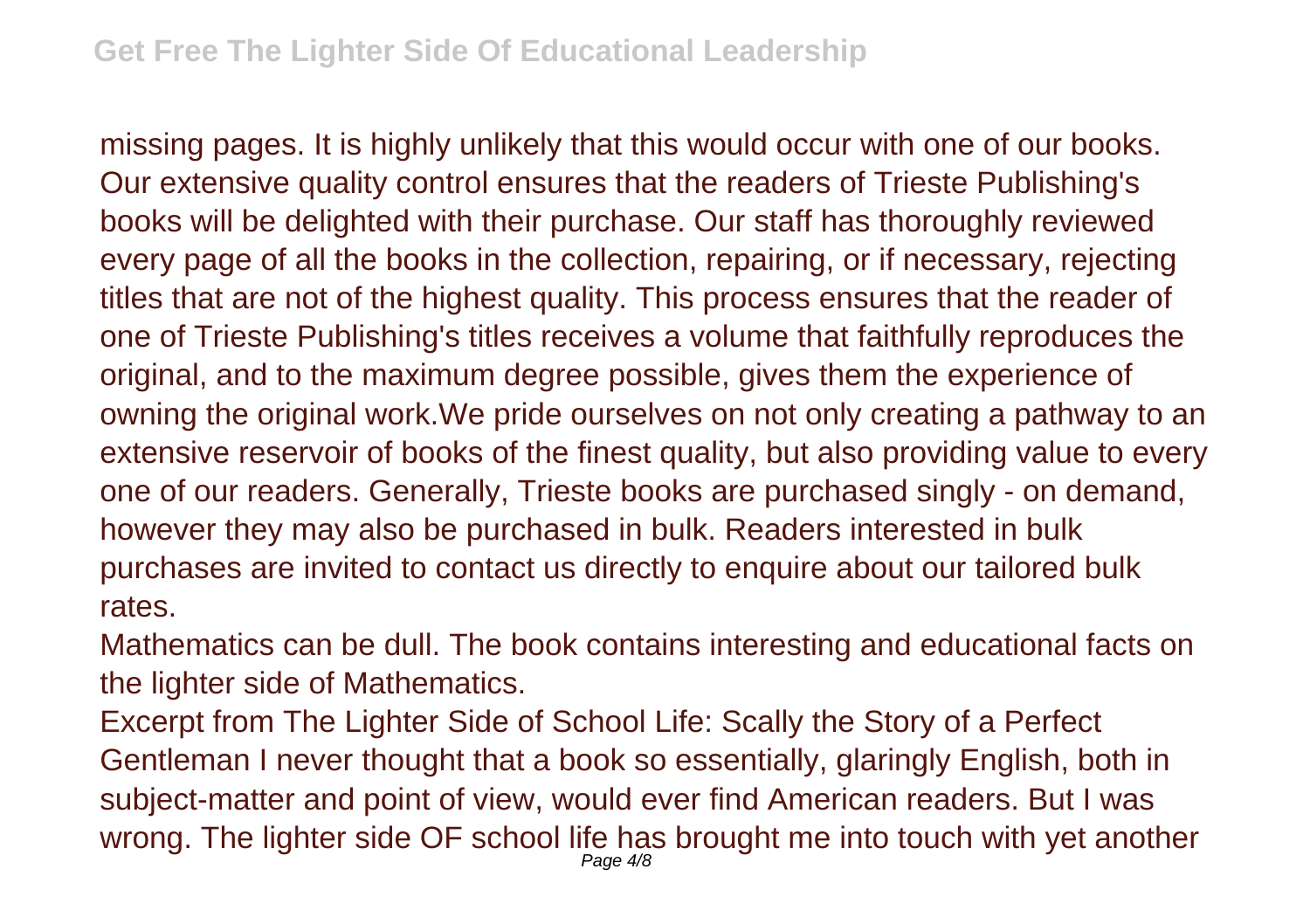section of the American reading public, and has introduced me to yet more American friends. As a lecturer I have visited schools and colleges in almost every State in the Union, and have made the discovery (which I might really have taken for granted) that schoolboy nature, and for that matter, schoolmaster nature, is very much the same all the world over. About the Publisher Forgotten Books publishes hundreds of thousands of rare and classic books. Find more at www.forgottenbooks.com This book is a reproduction of an important historical work. Forgotten Books uses state-of-the-art technology to digitally reconstruct the work, preserving the original format whilst repairing imperfections present in the aged copy. In rare cases, an imperfection in the original, such as a blemish or missing page, may be replicated in our edition. We do, however, repair the vast majority of imperfections successfully; any imperfections that remain are intentionally left to preserve the state of such historical works.

This set comprises 40 volumes covering 19th and 20th century European and American authors. These volumes will be available as a complete set, mini boxed sets (by theme) or as individual volumes. This second set compliments the first 68 volume set of Critical Heritage published by Routledge in October 1995. This collection of whimsical glimpses at staff development will provide a moment to laugh and add a little levity--and poignancy--to your workday.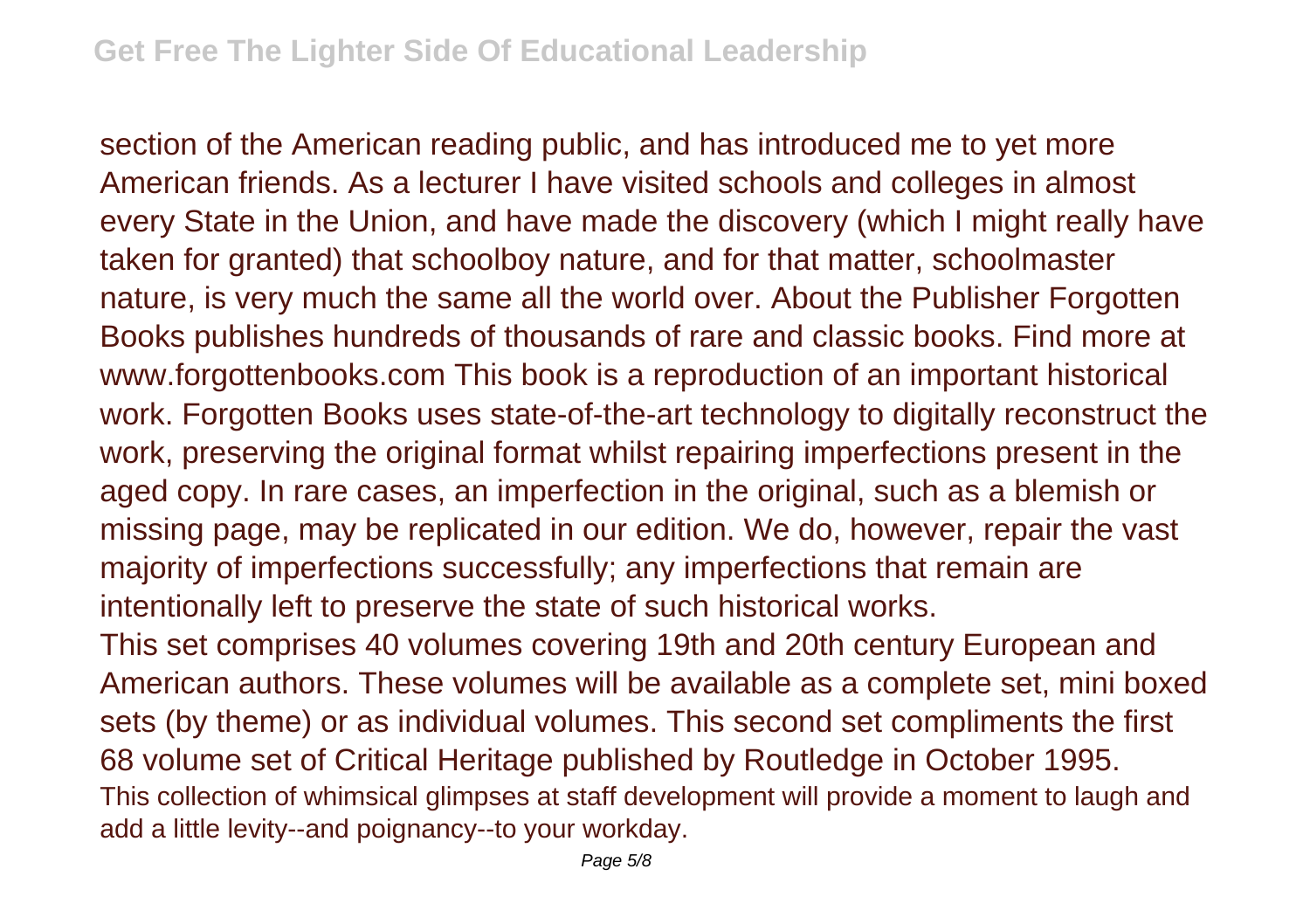Unlike some other reproductions of classic texts (1) We have not used OCR(Optical Character Recognition), as this leads to bad quality books with introduced typos. (2) In books where there are images such as portraits, maps, sketches etc We have endeavoured to keep the quality of these images, so they represent accurately the original artefact. Although occasionally there may be certain imperfections with these old texts, we feel they deserve to be made available for future generations to enjoy.

The Lighter Side of School LifeThe Lighter Side of IEPS. United States Department of EducationThe Lighter Side of School LifeWentworth Press

Make professional development unforgettable Teaching busy adults can be a daunting task. How do you grab their attention and make material memorable? Expert Marcia Tate knows how adults learn best and shares 20 professional development strategies that work. What you'll find in the 2nd edition: 20 learning strategies proven to engage adults and boost longterm retention 150 professional learning activities that spark educator participation New findings on learning styles, brain research, and adult learning theory References to the new Learning Forward Professional Standards Samples of professional learning designs Guided reflection and application sections

Gravity is the most enigmatic of all known basic forces in nature. Yet it controls everything from the motion of ocean tides to the expansion of the entire Universe. Many books use technical jargon and high-powered maths to explain what gravity is all about. In The Lighter Side of Gravity, the presentation is beautifully clear and completely nontechnical. Familiar analogies, interesting anecdotes and numerous illustrations are used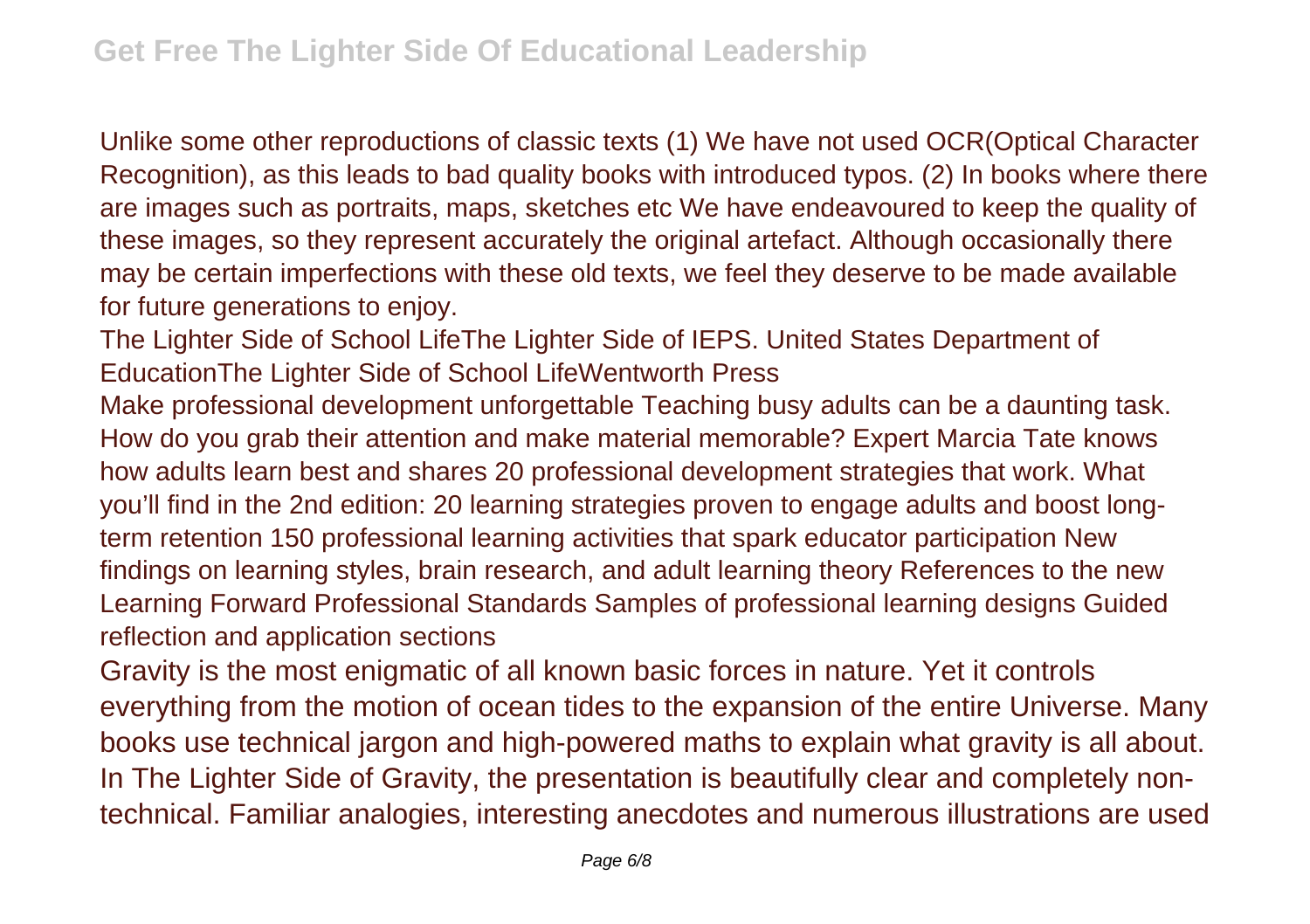throughout to get across subtle effects and difficult points. The coverage is, however, comprehensive and makes no compromise with accuracy.This second edition has been brought completely up to date and expanded to include the discovery of gigantic gravitational lenses in space, the findings of the COBE satellite, the detection of MACHOS, the investigations of the very early Universe and other new ideas in cosmology. In short, this lucid and stimulating book presents the lighter side of the intriguing phenomena of gravity to the student and general reader. This work has been selected by scholars as being culturally important, and is part of the knowledge base of civilization as we know it. This work was reproduced from the original artifact, and remains as true to the original work as possible. Therefore, you will see the original copyright references, library stamps (as most of these works have been housed in our most important libraries around the world), and other notations in the work. This work is in the public domain in the United States of America, and possibly other nations. Within the United States, you may freely copy and distribute this work, as no entity (individual or corporate) has a copyright on the body of the work. As a reproduction of a historical artifact, this work may contain missing or blurred pages, poor pictures, errant marks, etc. Scholars believe, and we concur, that this work is important enough to be preserved, reproduced, and made generally available to the public. We appreciate your support of the preservation process, and thank you for being an important part of keeping this knowledge alive and relevant.